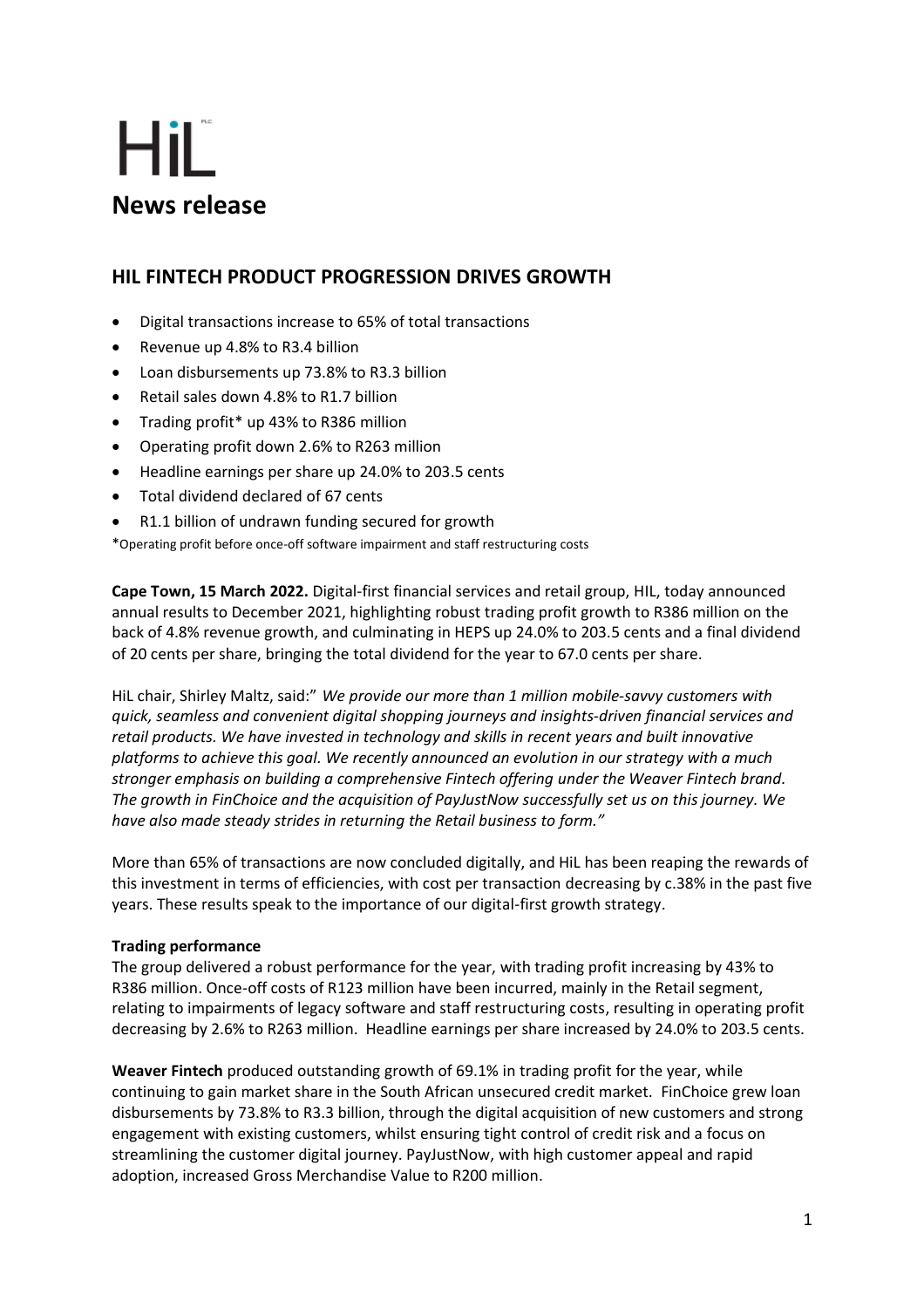Insurance products have shown consistent growth, with a 42% increase in gross written premiums, 93 000 customers and a 45% penetration of the FinChoice active loan base. A pleasing 20% of new policies were written through digital channels and we will look to build on this with new product offerings.

Our MobiMoney credit-backed wallet continues to be the cornerstone of our Fintech offering, with 82% of FinChoice active loan customers signed up for the product. New accounts grew by 40% to 170 000 and average monthly transactions increased by 34% to 55 000 per month. Our new mobile app set for launch in 2022, will support additional revenue streams and provide greater levels of convenience to customers.

Weaver Fintech's active customer base increased 106% to 450 000 customers. This includes recently acquired PayJustNow, which has a signed-up customer base of 180 000 customers, all acquired digitally, through 1 165 merchants offering the digital payment product to their customers at 2 500 online and in-store points of presence. This robust customer growth provides the group with an accelerating customer base to which a broader set of financial products can be offered, and presents exciting growth prospects going forward.

**Retail's** road to recovery is on track, albeit under tough trading conditions. Full-year sales declined by 4.8%, mainly driven by the social unrest, high levels of staff absenteeism in our contact centre during the Western Cape taxi violence, as well as global supply chain constraints and stock shortages. Operational challenges negatively affected debtors, with the sub-optimal implementation of DebiCheck proving detrimental to both the customer experience and collections.

The implementation of stricter credit-granting criteria in Retail has also resulted in a 30.7% reduction in new customers acquired, which impacted H2 sales. As part of the data-driven strategies and investment into existing customers, spend increased by 9% year-on-year which is very positive. Pleasingly, digital customer engagement continues to be strong, with 59 000 customers making use of the HomeChoice app. Digital sales growth also outperformed other channels, increasing its contribution to sales to 27.6%.

The Retail business has launched a comprehensive turnaround plan to reset its cost base, improve customer retention and marketing, migrate off legacy IT systems and further accelerate digital transformation. Some R114 million in once-off costs have been incurred in 2021 to right-size the cost base and raise impairments against IT legacy systems no longer fit for purpose. Steady traction with the turnaround process was achieved in H2 - gross profit margins were maintained, debtor costs were stable, and costs were reduced by 6.7% for the year. As a result, trading profit, excluding onceoff costs, increased by 18.3% to R71.0 million.

**Credit performance was mixed with conservative provisions maintained.** The group's gross credit book grew 13.1% to R4.5 billion. Weaver Fintech generated a strong credit performance with debtor costs increasing at levels well below book growth. Vintages have been tightly controlled. The quality of the Retail credit book has deteriorated due to collections challenges. While more stringent credit acceptance criteria have been implemented, Retail vintages currently show a worsening performance against which conservative provisions are being held.

#### **Outlook**

We continue to focus on a digital mindset and obsessive focus on customers to deliver cost efficiencies and topline growth. HomeChoice Retail will further entrench its turnaround plan with successful inroads already achieved in 2021. Weaver Fintech will pursue market share opportunities